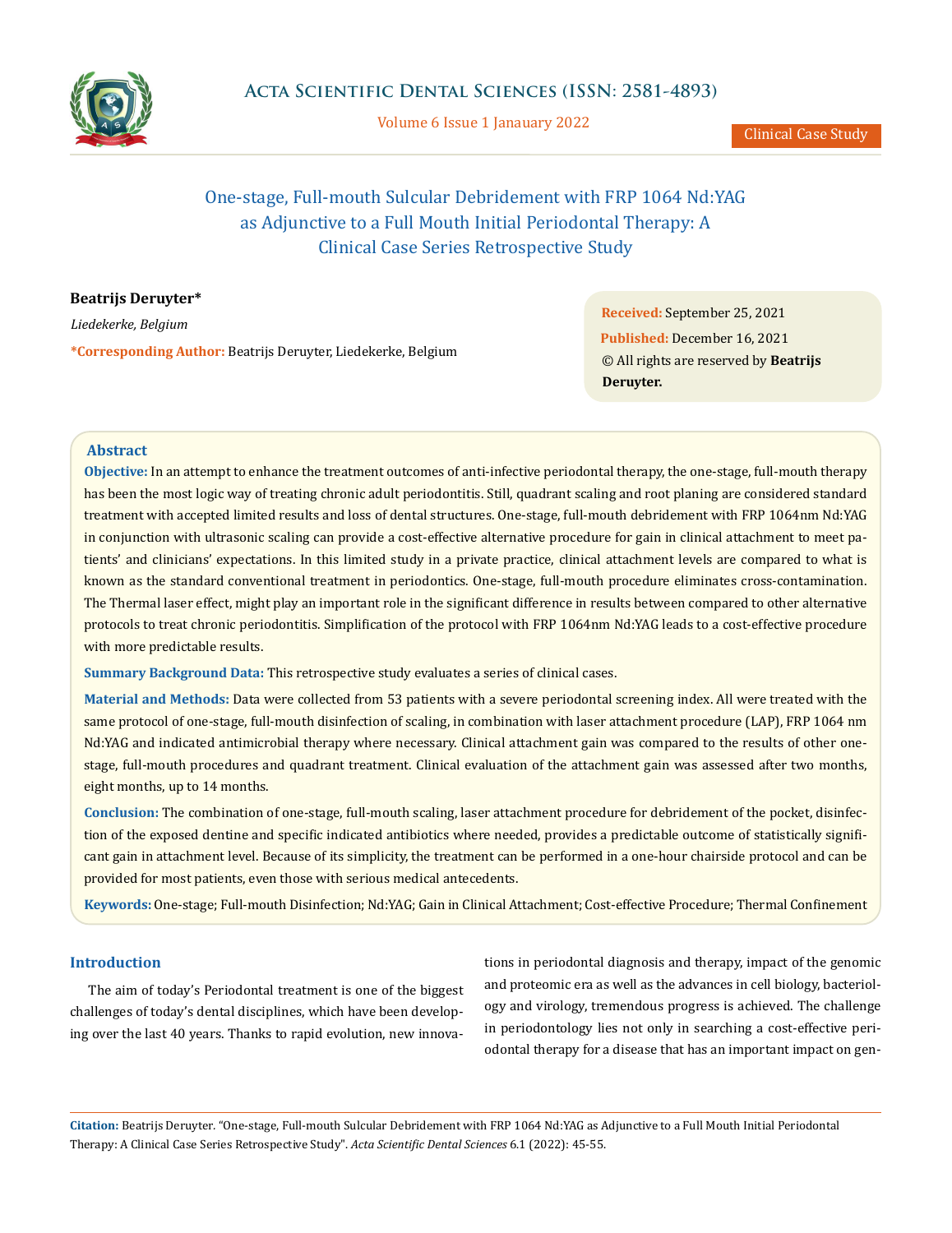eral health, but also in the impact of the physiological and psychological consequences of the surgical and nonsurgical techniques on patients. Behavioral and economic patient factors have driven the practitioner to look for more acceptable therapies in combination with up-to-date knowledge  $[1,2]$ .

The ideal therapy should: 1) Be effective for most to all stages of periodontal disease. 2) Be a one-stage, full-mouth procedure to prevent cross infection. 3) At least prevent any further loss of hard or soft tissue. 4) Preferably cause regeneration of hard and soft tissue. The therapy is usually evaluated by the outcomes of probing the attachment levels and radiographic analysis, since re-entry operations to prove true gain of attachment with formation of cementum with insertion of collagen fibers coronal to the previous attachment level are rather contra-productive. Both criteria, probing and radiographic evaluations, have their limitations in accuracy. Probing is as such an estimation of improvement of health of the surrounding soft tissue. Radiographic analysis of healing intrabony defects following regenerative surgery is often documented by measurements of standardized and reproducible radiographs and even now with the extend of CBCT improved but avoided and not a standard procedure for measuring. However this is no proof of newly formed root cementum with inserting collagen fibers. It can be junctional epithelium between newly formed bone and curetted root surface. Furthermore, the ideal therapy should be: 5) As non-invasive a procedure as possible. 6) Accessible for all patients, also medically compromised patients. 7) Simple to perform, amenable in chair side time to be cost effective and to be combined with meticulous home care, which leads to beneficial changes in sub gingival microbial ecology. The concept of meticulous homecare is sometimes challenging when patients are left with oversensitive dentition due to previous periodontal care which can be avoided. 8) Finally, given the lack of plethora of dental practitioners the last few years, together with the fact that the prevalence of periodontal disease in the world population affected by it is about 60-70% - of whom almost 30% need regular care - there is a need to be able to delegate a part of the dental care to dental auxiliaries like dental hygienists. Since genetics play a role in periodontitis, it is not only individuals with poor oral hygiene who are susceptible to the disease. Since the periodontal pathogens and the host are the protagonists in the condition, in this context it is important that an adequate removal of the supra- and sub-gingival biofilm and calculus and removal of toxins are prerequisites for periodontal health [3].

To be effective, a periodontal treatment has to reduce the biofilm at manageable levels for the immune system. One-stage, fullmouth (OFM) procedures, has been a landmark introduced Marc De Soete, Prof Quirynen., *et al*. at Leuven University in 1995. It is quite evident that subgingival organisms are capable of occupying all sorts of niches in the oral cavity and acting as reservoirs. These are associated with negative clinical outcomes if they are not removed. Some pathogens appear to recolonize within 7 days of treatment. In this concept the longer the interval between instrumentation sessions, the greater the likelihood of recolonization of treated sites. It is even obvious that translocation takes place during treatment and provokes an inflammatory response since there is close contact between periodontal pathogens and the rest of the oral cavity and even the bloodstream while executing the protocol of scaling and root planing. The introduction of the OFM protocol with the initiation and completion of instrumentation within 24h, with adjunctive of antiseptic agents to non-periodontal sites (supra- and sub-gingival) was thereby likely to improve clinical outcomes. However, these additional improvements were only modest and there was only a very limited number of studies available for comparison, thus limiting general conclusions about the clinical benefit of full- mouth disinfection. The duration of the included studies ranged from two to eight months, maximum 71 individuals were included and chair time was between 1hour and two sessions within 24 hours  $[4]$ . Furthermore, in one of the consecutive publications of prof W. Teughels: "One-stage, full-mouth disinfection: fiction or reality" is noticed that patients treated in the Leuven group differed from the other studies in reaction and treatment outcome. In 4 (Leuven group) of the 7 studies on one-stage, full-mouth disinfection were performed in two days. Only in the Leuven group there was an additional improvement (lower proportion of pathogens, fewer anaerobic species, larger reduction in spirochetes and motile organisms, additional gain in clinical attachment level up to 1, 7 for single- and 1.5 for multi-rooted teeth [5]. These four studies were prospective studies designed as 'proof of principle' and patients with only severe periodontitis (pockets  $>$  or  $\geq$  7mm) and a significant amount of supra- and sub gingival plaque and calculus were included. In other words, the probability of cross-contamination was very high. The benefits attributed to the adjunctive applied antiseptics in conjunction with sub gingival debridement are indeed limited in general. Another consecutive study conducted of Prof Quirynen et. al. in which the full mouth approach was applied but without the use of chloorhexidine, showed clearly less benefit [5].

**Citation:** Beatrijs Deruyter*.* "One-stage, Full-mouth Sulcular Debridement with FRP 1064 Nd:YAG as Adjunctive to a Full Mouth Initial Periodontal Therapy: A Clinical Case Series Retrospective Study". *Acta Scientific Dental Sciences* 6.1 (2022): 45-55.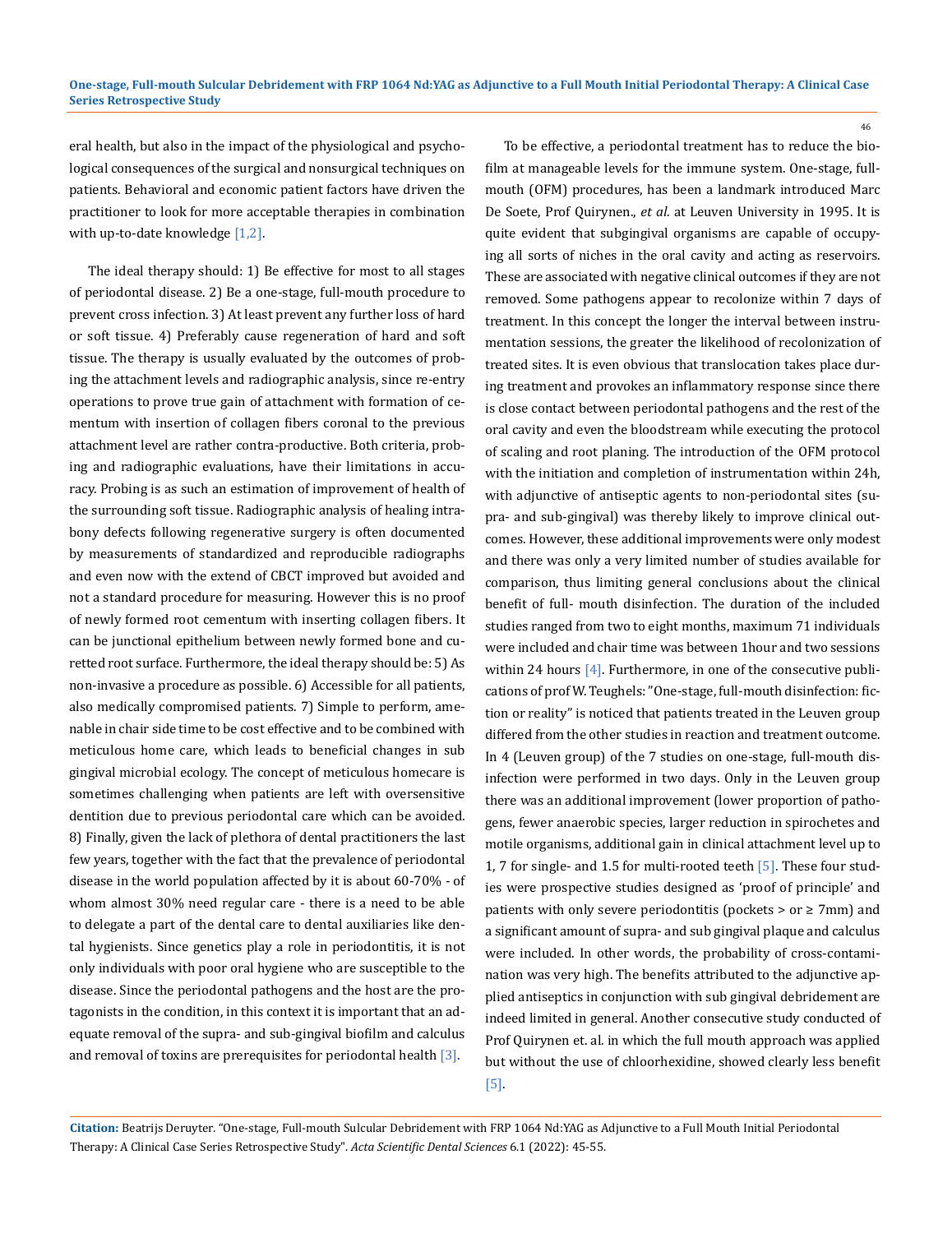There were several possible explanations for the reported success of this kind of one-stage, full-mouth disinfection protocol. The observation that patients experiencing an increase in body temperature the evening after the second day of the One-stage, fullmouth treatment showed the most impressive improvement. This suggests that part of the success might be related to an increased immunologic response (e.g. a Schwartzman reaction). Indeed, the second introduction of bacteria/lipopolysaccharides from the sub gingival area into the underlying tissues (during treatment of the remaining quadrants), 24 hours after the first stage of treatment, could have led to a local Schwartzman reaction. This Schwartzman reaction is the result of a bacteremia by repeated contact with periodontopathogens and the bloodstream. This can create problems for medically compromised patients. Through the worldwide standard protocol of treatment, these patients are usually treated under antibiotic prevention protocol. Under these circumstances it is possible that one can create medically compromised patients during the treatment procedure by the nature of the pathogens [6]. In the above-mentioned study, although not designed to investigate the hyperthermic reaction after scaling, it is noteworthy that seven out of 11 patients whose body temperature rose above 37°C after the second day, had an overall average pocket depth reduction of > 3.5 mm, whereas this was only the case for four of the remaining 13 patients who did not develop hyperthermia. This effect, after repeated scaling and root planing, has also been suggested in previous publications. In one study, Pawlowski., *et al*. 2005 left three teeth in one quadrant untreated, while all other teeth were scaled and root planed. The untreated sites showed a significant probing depth reduction and gain in attachment and the number of *Treponema denticola* and *P. intermedia* species, counted in sub gingival flora of these sites, were reduced for up to 12 weeks. Also, these authors suggested that up to half of the improvements observed following scaling and root planing may be a result of other factors than the removal of plaque, calculus and irritants  $[4]$ . In literature, the Leuven studies were often incorrectly quoted or interpreted because in these studies the baseline probing depths and attachment levels were measured immediately after scaling and root planing. Other measurements would be discussed since the patients enrolled in the study, showed significant amounts of supraand sub gingival calculus to the extent that pocket probing prior to scaling would have been unreliable. This complicates comparisons with other clinical trials. However, because this method had

been applied in both test and control groups, it cannot contribute to differences between both treatment strategies. One should also take into consideration that the patients did not get any additional periodontal therapy over the entire 8-month period and overall degree of plaque control was sometimes not optimal since Belgium was deprived of oral hygienists. The clinical results in the control group have been considered to be below what one can expect from a thorough mechanical debridement. From an economical point of view this frequent low-recall treatment strategy contributes in the cost-effectiveness of periodontal therapy and to the patients' reliability to follow the program. It is at least reported that in severe periodontitis, where the number of periodontopathogens in saliva is increased significantly, the possibility of translocation and crosscontamination is most likely to be in a horizontal and vertical way. The one-stage, full-mouth approach will result in an immediate reduction of microbial load and in delayed novo plaque formation [8]. The closest to this study is the Koshy study, where a less potent disinfection protocol was used [9]. Nevertheless, this approach resulted in a 26% increase in pocket site reduction compared to a staged approach. Given the development of resistance to antimicrobial agents, it should be encouraged to look for alternatives or adjunctives in treatment protocol to reduce the use of antibiotics. Considering the number of bacteria knowingly capable of causing serious health threatening conditions at baseline of the treatment, and the risk of bacteremia constantly present during the initial periodontal treatment, it might be wise to consider the use of suitable, suitable, well selected antipathogenics, by preference preference followed by probiotics, not only for medically compromised patients, but to extend it to all cases where the number of bacteria is causing concern for general health, since not all patients are aware of conditions that might lower the immune defense system and each patient is an individual who may not always fit in the average determined by science [10].

47

In this present study of One-stage, Full-Mouth disinfection of Scaling (FMS) and additional pocket debridement with a Free Running Pulsed (FRP) Nd:YAG laser for Laser Attachment Procedure (LAP), results are compared to the Leuven studies. When indicated by bacterial assessment, systemic antimicrobials are used at the initial therapy, but since the conditions under treatment were at the start all advanced cases of periodontal condition, this is usually the case. Mouth rinses based on chlorhexidine are avoided in this protocol for the following reasons: 1) Since chlorhexidine is

**Citation:** Beatrijs Deruyter*.* "One-stage, Full-mouth Sulcular Debridement with FRP 1064 Nd:YAG as Adjunctive to a Full Mouth Initial Periodontal Therapy: A Clinical Case Series Retrospective Study". *Acta Scientific Dental Sciences* 6.1 (2022): 45-55.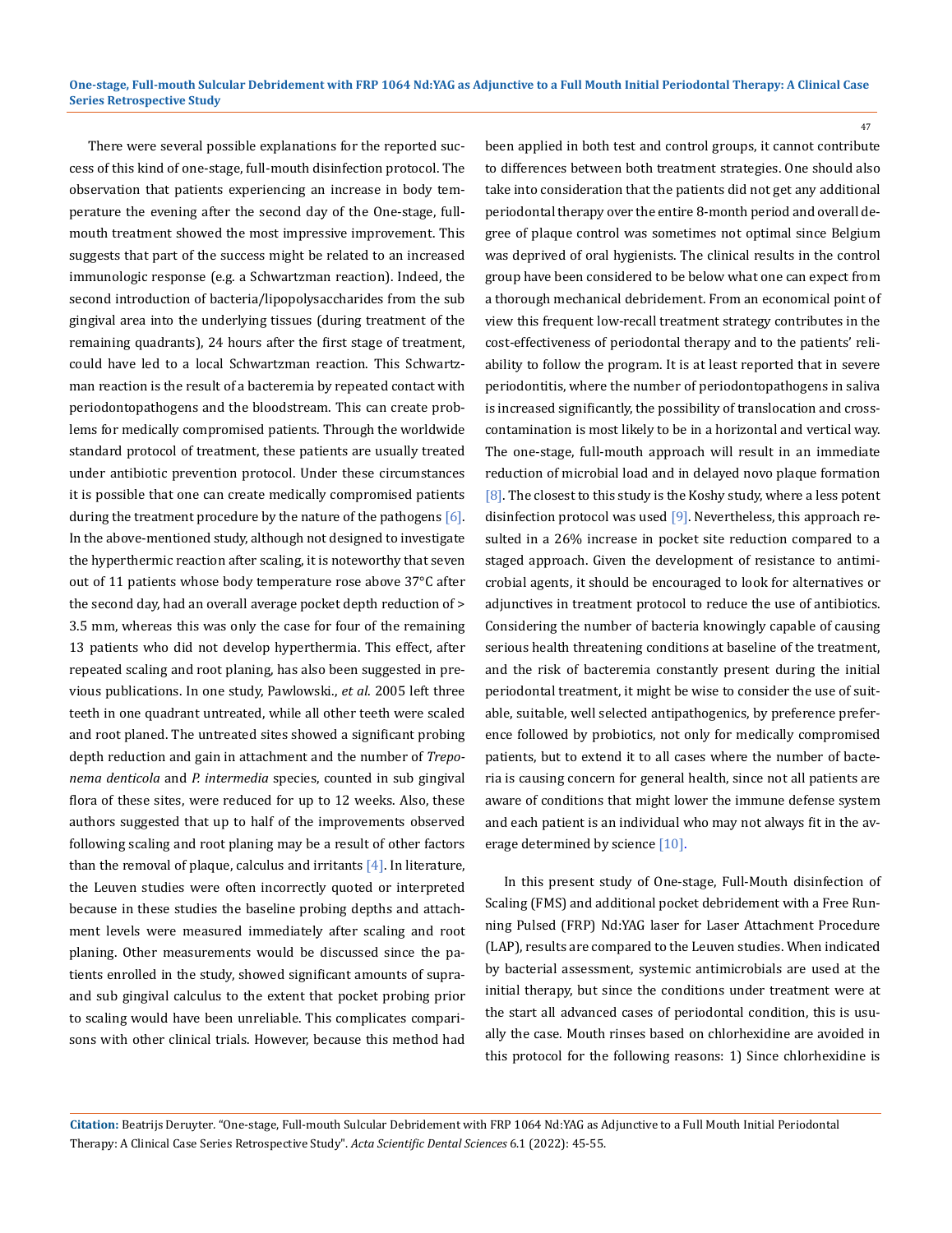an irritant. Care should be taken to use it on sensitive tissues. Allergies have been reported with 0.5 % concentrates on skin [11]. 2) Discoloration of teeth associated with the use of chlorhexidine has been extensively described and would only make the protocol less cost-effective. Where the Leuven study took two subsequent chair-time treatments in 24 hours, the Koshy study took a chair time of 1 hour but was less potent in killing pathogens and with less prominent clinical outcome. Changing the disinfection protocol could lead to a more potent treatment plan with even more convincing treatment results in about the same chair time as the Koshy study and with a minimal risk for, and maximal acceptance by the patient and practitioner. Consequently, the periodontal treatment will have to include the removal of supra- and sub gingival hard and soft dental plaque, biofilm and endotoxins which are penetrating the soft tissue, cementum and, last but not least, dentine tubules which are considered serious reservoirs for bacterial load  $[12]$ . The estimation of density per square mm dentine tubules is presumed to be 30 000-60 000 per mm2 . This difference in density of dentine tubules is the main factor determining whether the patient will be suffering from hypersensitivity already before and certainly after traditional periodontal treatment. The loss of attachment causes the exposure of unprotected dentine. Furthermore, the inflammatory response on the traditional treatment, open or closed procedures, causes even more loss of tissue, exposing more naked dentine [13]. The research about species and quantity of biological load in dentine tubules has been more extensively studied in endodontic research literature. The traditional approach to eliminate these reservoirs is root planing. This disinfection protocol effectuated by scraping with hand or rotary instruments the layer of infected cementum and dentine, where the biofilm can penetrate at least more than 1000µm in dentine, are not only provoking a tremendous discomfort for the patient, but also ruled out for frequent repetition. Each treatment causes loss of dental material, sometimes inducing endodontic problems. This will reduce the regeneration possibilities by removing the Enamel Remnants of Malassez, remnants of the root formation, capable of producing Enamel Matrix Proteins(EMP), signaling molecules for regeneration [14]. Since a periodontal patient is genetically predestinated, repetitive treatment plans are consequently imposed. The hypersensitivity caused by the periodontal process itself and even more by traditional treatment protocol is a serious concern. In a comprehensive questionnaire survey, severe painful symptoms were reported in 26% of the subjects 6 months to 5 years after completion of treatment, while 16% treated non-surgically reported pain symptoms.

These patients suffering from severe root dentine hypersensitivity have need for urgent treatment, however the present conventional methods available provide an unpredictable outcome and usually give only temporary relief [15]. Removal of the infected cementum causes not only more hypersensitivity, however, it also causes more loss of dentine tissues, opening more dentine tubules, creating more reservoirs for pathogens and regeneration is even more compromised. In the end, because of this hypersensitivity the patient is less motivated or even unable to keep up a strict home dental and periodontal care plan. From the practitioner's experience, this issues can be avoided by changing the protocol.

#### **Photothermal approach**

Lasers are important to meet the criteria for periodontal treatment. The first laser was assembled by Theodore Maiman in 1960. The principle mostly relies on the concept that every kind of photonic energy (wavelength) is interacting with specific photo-acceptors and thereby transformed in energy. The most frequent use of this mechanism of photonic energy conversion in laser medicine is thermal effect, in other words, heating. By different dosage of energy, one can deliver different effects. Very short pulsed lasers like Free Running Pulsed Lasers (FRP), play an important role in therapeutic applications. The FRP laser generates high peak powers (1000W and more are possible). This energy is spread into the tissue and is characterized by a thermal time constant for each tissue, called thermal relaxation time. With short pulsed lasers, the pulse duration range is considerably less (50-300μsec) than the needed thermal relaxation time, thereby, local high energy delivery does not necessary raise the temperature in the surrounding tissue and cold ablation is possible Thermal relaxation properties enables to work with no or very little anesthesia. This means that the temperatures, once beyond the location of application, are dissipated and do not exceed 45°C. At this temperature, the patient does not suffer from the temperature rise, since the action takes place within physiological temperature ranges without surpassing the patient's pain threshold for heat. This is also a safety measure to avoid thermal damage. Since thermal relaxation is sufficiently available, carbonization will not occur in this protocol and has always to be avoided since it delays healing [16]. The rate, expressedin Hz at which energy(from a pulsed laser) is delivered is important as well. Nowadays lasers with even nano, pico and femto seconds laser pulses are on the market, ensuring even higher peak powers and even more thermal relaxation. The closer to the energy source, the higher the temperature and by dissipation of the energy

**Citation:** Beatrijs Deruyter*.* "One-stage, Full-mouth Sulcular Debridement with FRP 1064 Nd:YAG as Adjunctive to a Full Mouth Initial Periodontal Therapy: A Clinical Case Series Retrospective Study". *Acta Scientific Dental Sciences* 6.1 (2022): 45-55.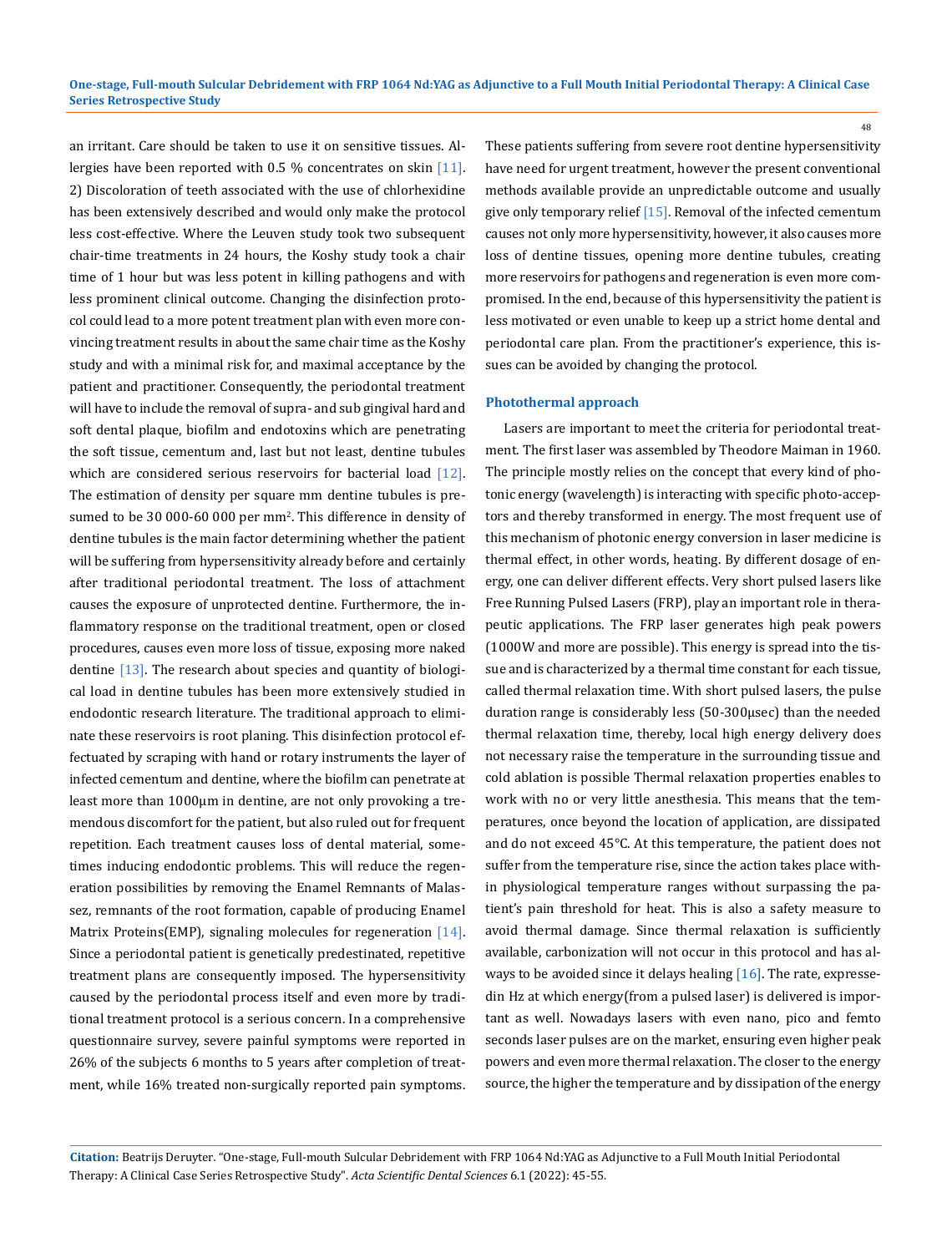absorbed by the tissue, the temperature will drop. The result of these photonic interactions at different temperatures on dental structures induces at different energy levels : spallation, vitrification and carbonization, vaporization, dehydration-ablation, coagulation by irreversible protein denaturation, reversible protein interaction, hyperthermia without protein alteration, the latter also called biomodulation  $[17]$ . For the Nd:YAG, used in this study, settings of 1W, 10Hz, 100 mJ per pulse and a 126 µsec pulse width, Peak powers of 793,6 W per pulse and temperatures of more than 1000°C are reached. The thermal profile between 1100-250°C is of practical use in the protocol for treating periodontal disease by surely destroying pathogens (bacterial and viral) and its toxins but also resolving the challenge in search for an adequate solutions for dentin tubules apertures, causing hypersensitivity and being reservoirs for pathogens and toxic load up to 1000µm. These temperatures will restructure the dentine, vaporize all proteins and H2O and there is contraction of axis lattice of hydroxyapatite This avoids the need for root planning, which leaves the patient with sensitivity, loosing hard dental structure and leaving an excludible open dentine tubules, susceptible to reinvasion by a new biofilm. This sensitivity compromises inevitable strict dental home care, crucial for periodontal maintenance  $[18-20]$ . The temperature profile between 250-100°C is responsible for vaporization, ablation and is the most commonly used thermal effect of lasers in the surgical field. With appropriate settings, the granulation tissue of the infected pocket lining will be ablated, creating a fresh bleeding. Healthy tissue would need more energy to be removed and under the used settings, is preserved, avoiding recessions. From 90-70°C coagulated protein will cause hemostasis with a fresh created blood cloth. From 65-55°C irreversible protein denaturation in absence of pretreatment. Between 54-44°C bio-inhibition and reversible damage will occur. As a result of the cellular repair mechanism, some temperature rise is used for reversible damage in regeneration procedures  $[21]$ . Finally, the temperature dissipates to 43-37°C, comparable to fever and in the range of bio-stimulation and preconditioning under hyperthermia conditions. This Hyperthermia is interesting in the therapeutic field and partly responsible for laser effects with consequences on immune and regenerative response level. Here Heat Shock Proteins (HSP) play an important role. This class of proteins are considered molecular chaperones. Chaperones help newly synthesized or improperly folded proteins to form into their most stable, native structure. Most mammalian

cell lines respond to a temperature increase of at least 5-6°C, which is at 42°C if the optimal growth temperature of the cell is at 37°C. HSP are found in virtually all organisms, they consist of several kinds of proteins, named by their molecular weight. HSP70 is thereby one of the most widespread HSP. It accounts for 5%-10% of the total protein content of a cell and is upregulated to 15% in the presence of cellular insults. These insults include heat stress, oxidative stress, anoxia, cytokines, viral infection and heavy metals. HSP70 are also thought to be involved in response to conditions such as inflammation, cancer, atherosclerosis, and such amyloid diseases as Alzheimer's [22]. Pretreatment of cells and tissue before exposing it to cellular insult, even high temperatures such as with ablation/coagulation or any other form of tissue damage by trauma can minimize the damage on a macroscopic scale to the collateral structures. Photo-biomodulation, known since the sixties and already investigated in the early eighties, are better understood by the work of Mester and especially T. Karu. We remember that discrete energy levels of photonic energy, affects the mitochondria of the cell, primarily cytochrome-C oxidase, containing heme and copper centers which absorb red and near-infrared light in the electron transfer chain and porphyrins on the cell membrane [23-25]. One should note that light therapy methods based on photochemical conversion of photo-absorbing molecules are not laserspecific. Conventional sources generating the appropriate wavelength can also be used (LED), but lasers are more practical sources with the advantages of being monochromaticity (very specific in wavelength), coherent (unique for lasers and enabling more efficacy) and collimation (easy to apply in a concentrated way). It is the coherency effects that cause the laser light speckles (very small heat spots) which can cause local heating of inhomogeneous tissue when laser light strikes different types of molecules and cells causing interaction. Bear in mind that in light/cell interaction at 1 J/cm2 is sufficient to start off chemical processes and can be used as prevention level of irradiation, where 2, 3 and 4 Joules are curative levels according to the seriousness of the lesion and in vitro saturation is reached at 4 J/cm<sup>2</sup>. Slightly different figures can be found in different sources. Depending on the administered energy different types of chemical reactions take place and different outcomes can be expected. The effect of this discrete administration of monochromatic visible and near infrared radiation on cells with its primary and secondary effect has already been described by Arvanitaki and Chalazonitis in 1947, where it is advanced that

49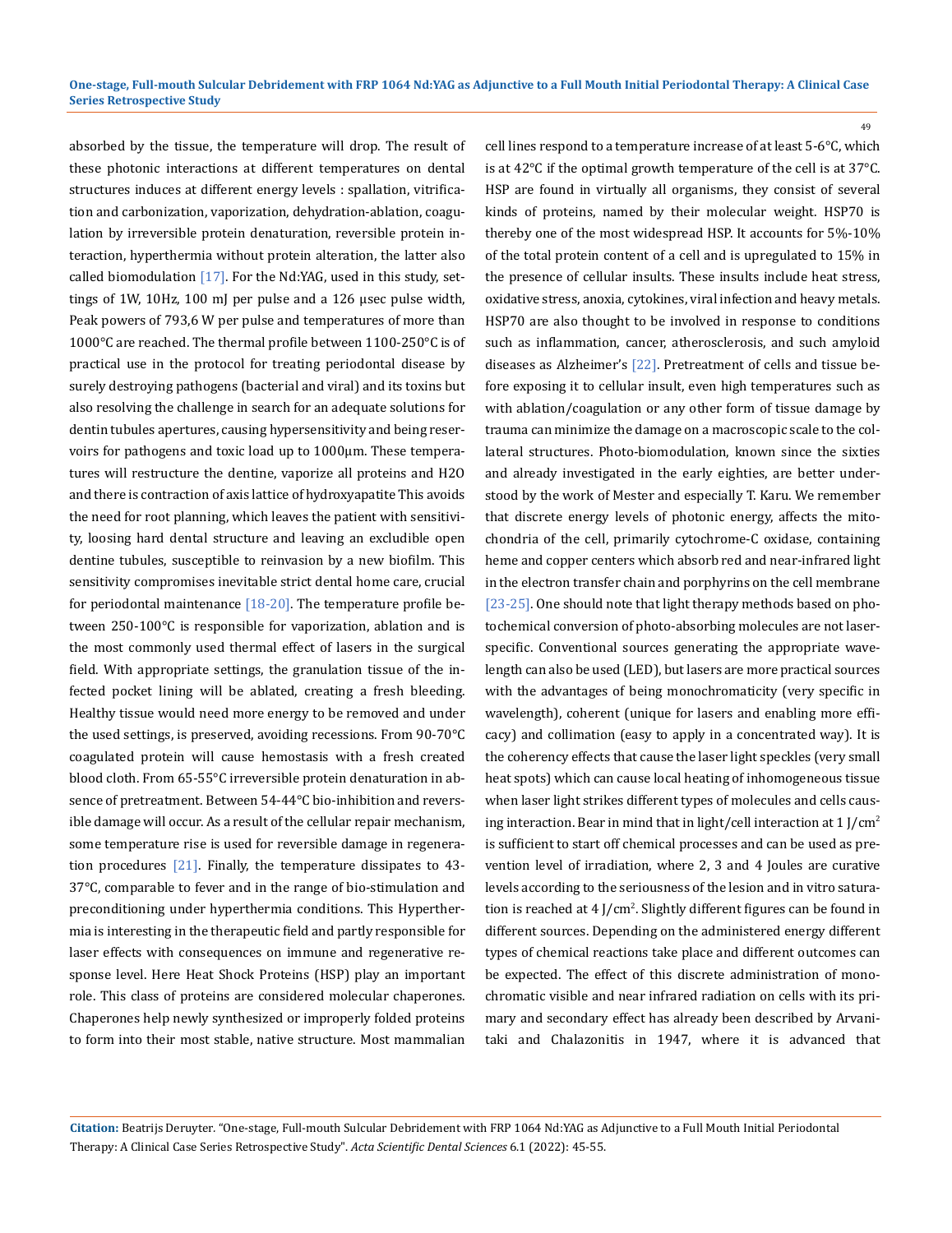mitochondria of mammalian cells have photo-sensitivity [26]. Lately the importance of cytochrome c- cardiolipin complex and its redox potential in apoptosis, has been described  $[27,28]$ . In summary from the pioneers' conclusions, their expectations from biomodulation are: 1) Antalgic effects by increase of production of endorphins [29]. 2) Gate-control by hyperpolarization of the cellular membrane. 3) Euthrophic effect (reconstruction of soft and osseous tissue starting from the adult matrix cells) since production of growth factors like Platelet Derived Growth factor, Fibroblast Gf and Transforming Gf take place at biomodulation temperatures. However different cell lineages will respond different to this kind of energy levels [30-32]. Typical wavelengths used for biomodulation are in the range of visible and near infrared wavelengths from 450 nm- +/- 1500 nm for their absorption properties in light sensitive chromophores from the tissue. One wavelength to the other can differ in penetration depth according to the absorption coefficient caused by the specific chromophores: this is called the optical window and dictates the absorption curves of the wavelengths. The absorption coefficient is expressed by Lambert–Beer's law where A=I<sub>0</sub>-I/I<sub>0</sub>, where A stands for the absorption coefficient and I for intensity of radiation measured at a standard level in comparison with intensity at baseline. It is necessary to bear in mind that 1064nm is also an invisible near-infrared wavelength with negligible absorption in water and thus penetrating deeply into the tissue. Besides the use of energy for tissue destruction, energy distribution will eventually result in distribution of the energy in a threedimensional way into the tissue. The latter type of low-level laser administration of energy will always occur automatically next to high-energy administration by dissipation of the energy [17]. We can call it also thermotherapy or biomodulation on distance  $[21]$ . Discrete temperature changes in ranges from fever (>37°C) observed by Prof. Quirynen., *et al*. seem to have a beneficial effect on the immune response, regeneration and activation of tissue in periodontal disease.

#### **Materials and Methods**

Fifty-three patients, all Caucasian (aged 20 to 69, mean age 50) were included in this relatively small retrospective study in a private practice. In an attempt to make the samples as homogenous as possible, all patients were selected on having a serious periodontal condition comparable to the studies of Prof Quirynen., *et al*. All patients had the same kind of assessment and treatment protocol. The following parameters were included: age, sex, DPSI (Dutch Periodontal Screening Index) which are replaced by now by Generalized, stage III and IV, pocket depth of most significant pockets, Bacteriological assessment of the most significant pockets. When indicated, antibiotic medication was prescribed only at initial treatment in accordance to the bacteriological test results containing counts and specimen, dentition in upper and lower jaw to evaluate dentition loss in long term results, previous periodontal program or not, smoker/non-smoker. Date of the start of the program to evaluate some long-term results and assess the value of the treatment. From the 53 patients 34 patients were female, 19 male. 17 patients were smokers, 36 were nonsmoking. All patients following the program were assessed and under regular surveillance (some for up to 10 years). The same procedure was followed for a couple of hundred patients for 30 years, but data were not always gathered in the exact same way and thereby excluded. Other excluding factors were slight differences in protocol, since over the years the protocol was adapted to make the procedure as cost-effective as possible. Slight modifications were made during the 30-year time span to make the procedure as cost-effective and patient-friendly as possible, taking into account that data and controllability were important as well.

50

#### **Preliminary procedure**

At the intake, the patients are assessed for general health condition by a list of questions in the anamnesis All patients were checked for oral hygiene before and after the initial treatment and were having the same treatment protocol, in other words the patients were sharing the same kind of diagnostic protocol, treated for at least a periodontal condition with loss of hard and soft tissue,. Periodontal parameters were registered by measuring pocket depth, using the PerioWise Probes; dental plaque registered; bleeding on probing; recessions measured in mm; mobility assessed, having a serious plaque- and bleeding index with at least a periodontal condition DPSI 3+ (pockets > 4mm bleeding on probing and loss of hard and soft tissue) up to DPSI4 (pockets > 5mm, bleeding on probing,) loss of hard and soft tissue and mobility at the beginning of the program and risk of losing dentition. Four samples for bacteriological assessment are taken with paper-points at the most significant pockets. The bacteriological assessment by dark field microscope and Gram staining can be performed if urgent for choice of antibiotics and was done in case of severe periodontal abscess. For bacterial assessment and counts by DNA (PCR.), four of the most significant pockets were chosen for taking samples with sterile paper points after leaving it to absorb the crevicular fluid for about 10 sec and taken into a sterile container. The diagnostic samples were assessed by ADD (Advanced Dental Diagnosis, Malden, Netherlands) before treatment. The same pockets were revisited after eight weeks, and again six months later (in other words, eight months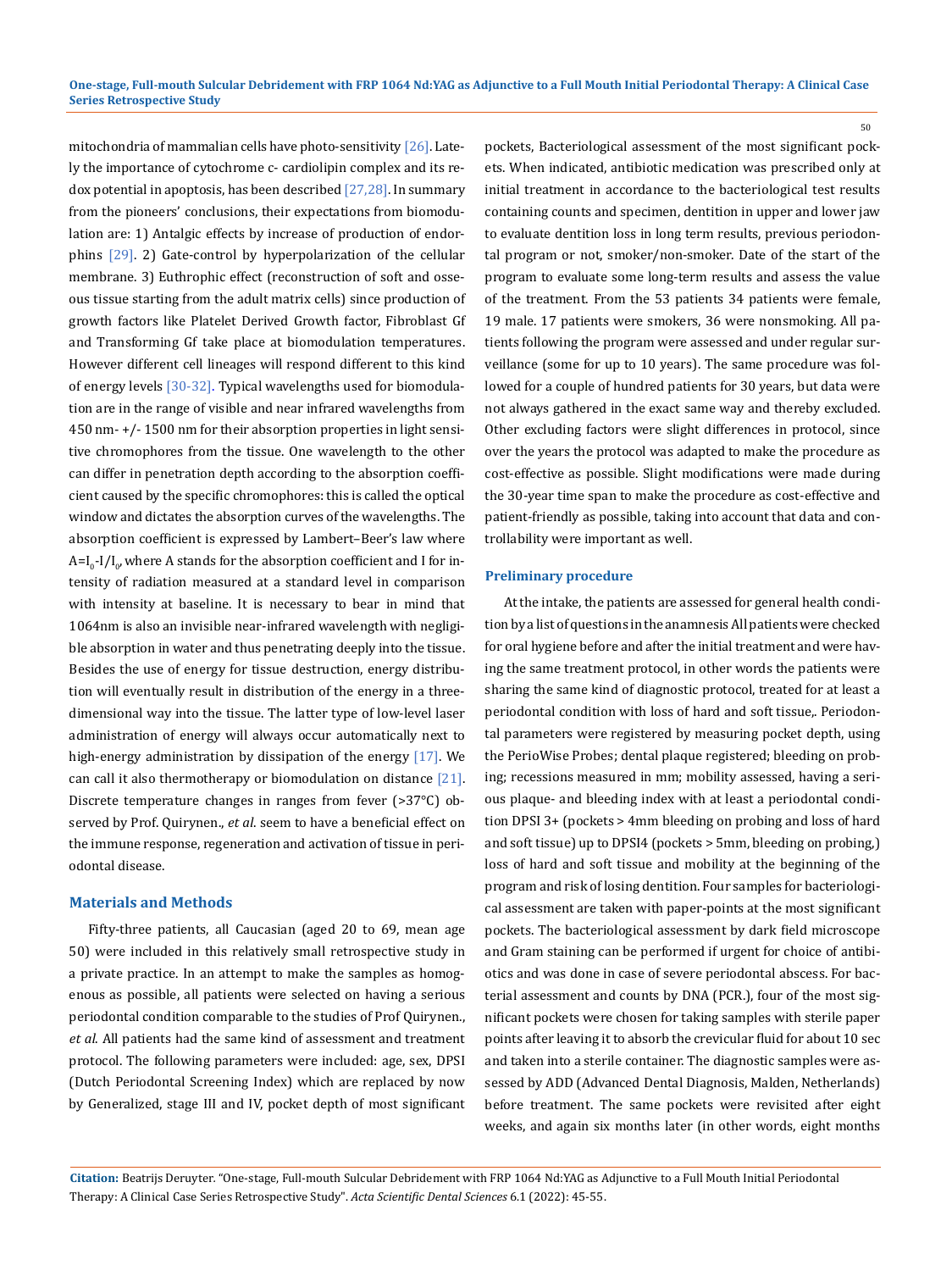after treatment) controllable by X-Ray, taken in the same position. Dental X-ray of the full dentition is taken by panoramic X-ray, for maximum of information by minimum of radiation. This X-ray is assessed for bone loss, eventual dental decay, inadequate fillings causing periodontal issues and other information that might be important for diagnosis, assessment and evaluate compromising situations for treatment outcome. Other observations like apical complications by endodontic involvement, periodontal abscesses, retained elements and other abnormalities are taken in consideration. Further on, the patient has a new assessment on periodontal status about every six months, since all patients are chronic periodontal cases. Only at the initial treatment antibiotics were used according to the bacteriological results, giving bacterial counts and species of pathogens present. 17 patients received traditional treatment prior to the protocol with laser, eight of them with open procedures. Two patients had up to 4 open flap procedures over 7 years, with loss of dentition and poor result. One patient had been on an oral hygienist program of scaling and root planing, four times a year, during several years in a neighboring country has been performed the last ten years. It is from this pool of patients, all with the same kind of assessment, that the study was taken.

#### **Previous comparable studies**

The most effective results were obtained by the studies of Prof. Quirynen., *et al*. Like in the present study, the procedure emphasizes the importance of one-stage, full-mouth procedure and, although this was not the aim of the study, it is observed that thermal effect has an additional impact on the improvement outcome of the treatment. Besides the group of Prof Quirynen, only the Koshy., *et al*. (2005) study really presents a full-mouth disinfection in order to reduce bacteria from other oral niches, was performed in one hour of chair time, using a weak antiseptic disinfection protocol. This study shows comparable results to the study of Prof. Quirynen (2006) but lacks in thermal influence on results with remarkable differences, although their outcome still shows an improvement of treatment results in reduction of periodontal index.

The experimental design of the Leuven group contained five separate treatment strategies for a total of 71 patients:

A NC ( $n = 15$ ) group where scaling and root planing were performed quadrant by quadrant as traditional treatment, starting with first quadrant, followed at 2- week interval by second, third and fourth quadrant; thus six weeks between first and last quadrant without adjunctive products.

- A control group FRp ( $n = 14$ ) full mouth root planing in two consecutive days without the use of adjunctive products.
- One of the three positive control groups FMCHX  $(n = 14)$ : including a one-stage, full-mouth disinfection (OSFMD) (Quirynen., *et al*. 1995) followed by the use antiseptic mouth rinse chlorhexidine 0.2% (Corsodyl, Glaxo-Smith-Kline, Genval, Belgium) for two months.
- Another positive group FMF ( $n = 14$ ) OSFM with AmF/ SnF<sub>2</sub> (Meridol mouthrinse, GABA International, Münchenstein, Switserland) for two months.
- A last group ( $n = 14$ ) FMCHX+F where the OSFM is combined with chlorhexidine 0,2% for two months, followed by  $AmF/SnF_2$  for the following six months.

For all groups, except the NC group, the scaling and root planing was performed and completed within 24h (starting with the lower jaw). Scaling and root planing was performed under local anesthesia using periodontal hand instruments (Gracey curettes, Hu-Friedry, Chicago IL, USA). For the three positive control groups, the mechanical debridement was combined with an extensive chairside chlorhexidine application. In sum, after completion of the two first quadrants, and at the 1-week follow-up visit, all pockets were irrigated with a 1% chlorhexidine gel (three times repeated in 10 minutes). The patients also received standard oral hygiene instructions immediately after the first session of scaling and root planing.

Procedure Full Mouth Scaling-Laser Attachment Procedure (FMS:-LAP). All appropriate safety measures are to be taken when lasers are used: Secured room is used with correct laser warning signs for lasers of Class 4 posted outside the door. Note that the use of electrosurgical devices, high-speed rotary instruments and ultrasonic devices create hazards as well and have to be taken in consideration (LIA Laser Institute of America ANZI 136.3 2011).

#### **Informed consent**

Consent was given by the fully (technically and financially) informed patient and retained in the digital treatment notes.

Laser operating parameters: FOTONA Fidelis + (Ljubljana, Slovenia); FRP Nd:YAG 1064nm near infrared wavelength absorbed by dark pigments and hemoglobin; Class 4 laser; NOHD : 25,3m; Free Running Pulsed VSP: 126 µs pulse width; Fiber delivery system: 300 µm spot diameter quartz fiber ;Aiming beam 632.8 nm diode of 1mW; Max Output: 15W; Average power setting of 1W; Pulse

**Citation:** Beatrijs Deruyter*.* "One-stage, Full-mouth Sulcular Debridement with FRP 1064 Nd:YAG as Adjunctive to a Full Mouth Initial Periodontal Therapy: A Clinical Case Series Retrospective Study". *Acta Scientific Dental Sciences* 6.1 (2022): 45-55.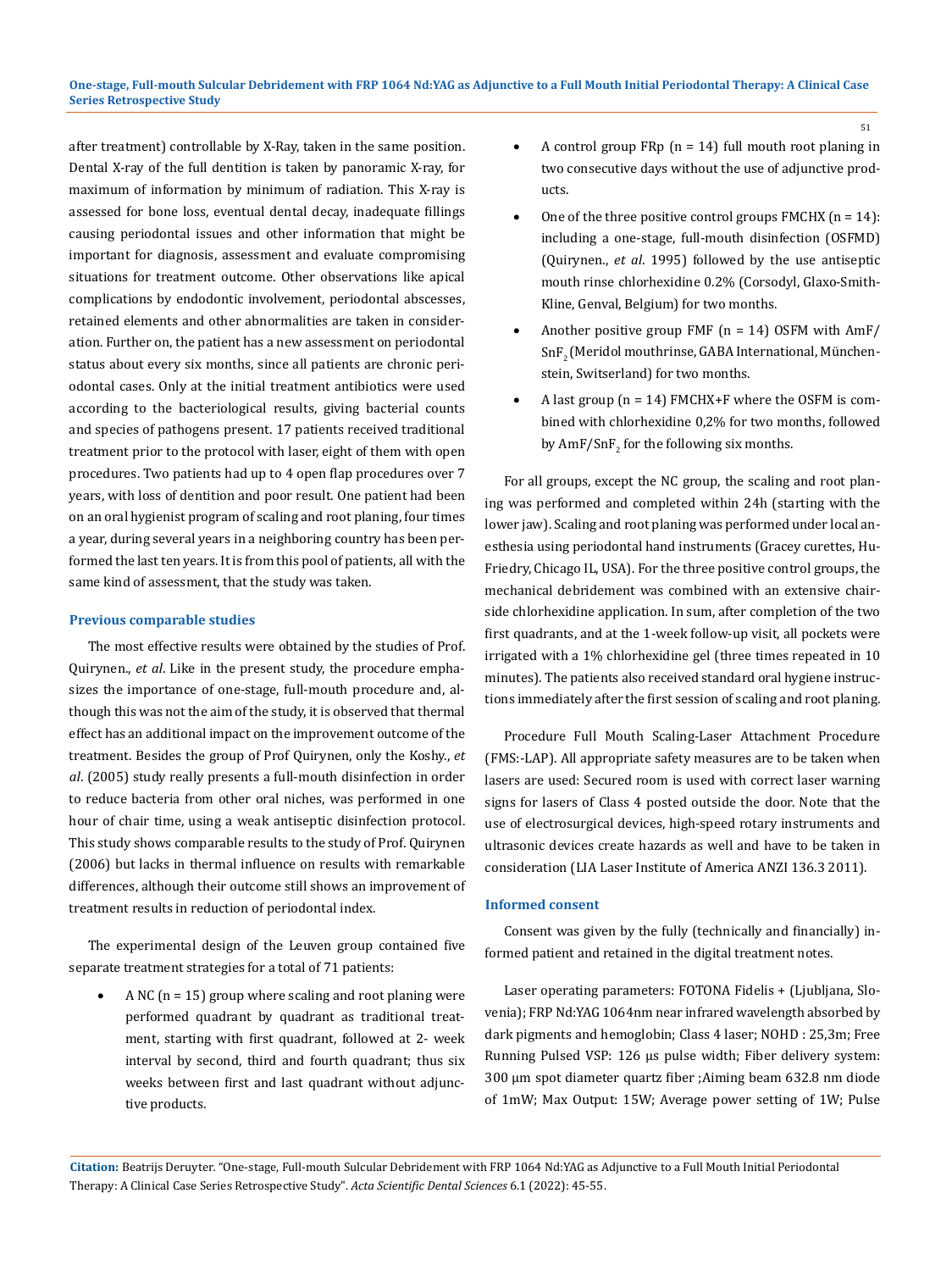Frequency: 1O Hz; Energy per pulse: 100mj; Peak Power: 793,6W per pulse.

#### **Treatment delivery sequence**

The procedure was done under magnification with loupes (HE-INE HR 2.5) over safely goggles. Anesthetic was only administered in small amounts on sites of oversensitivity for scaling if needed (Articainehydrochloride 72,00mg-Epinefrinetartrate 16,38mcg administered with needle (30G-0,30x21) (about 0,3cc per site).

Full-mouth scaling supra and sub gingival was performed to remove hard and soft dental plaque and biofilm as much as possible,. The Nd:YAG hand piece was assembled and test fired on dark articulation paper with low settings. The bare fiber extends several mm out of the cannula along the maximum pocket depth in order to avoid contact of cannula with the tissue or enabling blood to be aspired by the silicon jacket or cladding of the fiber. All pockets were treated with the same technique. Used in contact with soft and hard tissue in the pocket, using sweeping pencil technique, wiping the pocket, creating fresh bleeding by removing the infected lining of the pocket by ablation. If no bleeding occurs the pocket is disinfected for max 30" per pocket, using the same pencil technique with the aim of disinfection of hard and soft tissue and closing dentine tubule openings, to reduce bacterial reservoirs. After laser treatment the teeth were polished with 0.4 % sodium fluoride paste (Detartrine Fluoré, Septodont) and patient could rinse with Listerine in water. The whole procedure takes on average one hour to complete (scaling, laser treatment, polishing). Treatment records and settings are listed in patient's digital records. Post–operative instructions: The following post-operative instructions were given

to the patients: 1) Normal dental care and rinse with 3% hydroperoxide in water twice a week. 2) Antibacterial medication if indicated by the test. 3) Refrain from smoking for smokers. 4)Probiotics are advised to be taken from the start of the antibacterial medication intake. 5) Refrain from interdental brushes since attachment is negatively influenced by the pressure of the metal wire in the brush 6) Contact the office if complications should occur, which is not expected as such. Patients were assessed for periodontal index and results of attachment gain two months after the full-mouth scaling combined with Laser Attachment Procedure (LAP) in order to evaluate the progress in attachment gain. The next appointment is six months later, which is at 8 months from baseline. Follow-up is another six months later, at 14 months from first procedure. Usually, slight progress is still achieved in attachment gain and the results can be maintained by retreatment after 14 months but this time without any antibacterial agents like antibiotics, just strict dental home care like instructed after the procedure. In the study, moderate pockets up to 5.5 mm were separated from deep pockets to evaluate if differences occur. Results: Almost all studies performed until present differ in treatment protocol. As such, statistics have to be evaluated with caution. In analogy to the other studies, two groups have been created: the first group with medium pockets (up to 5-mm pocket depth) and a second group with deep pockets (over 5-mm pocket depth). During the test, only the initial treatment has been taken in consideration to be able to compare with the other studies.

52

Table 1 below provides an overview of pocket probing depths throughout the different procedures.

| <b>Strategy</b> | Pocket probing depth (mean and SD) |                |                |               |                |                |
|-----------------|------------------------------------|----------------|----------------|---------------|----------------|----------------|
|                 | <b>Medium pockets</b>              |                |                | Deep pockets  |                |                |
|                 | Month 0                            | <b>Month 2</b> | <b>Month 8</b> | Month 0       | <b>Month 2</b> | <b>Month 8</b> |
| FMS+LAP+IAB     | $4.3 \pm 0.7$                      | $1.6 \pm 0.8$  | $1.3 \pm 0.8$  | $7,0 \pm 1,2$ | $2.8 \pm 1.1$  | $1.9 \pm 1.0$  |
| Single rooted   |                                    |                |                |               |                |                |
| NC              | $4.8 \pm 0.2$                      | $3.5 \pm 0.4$  | $3.5 \pm 0.5$  | $7.2 \pm 0.5$ | $5,0 \pm 0,9$  | $4.9 \pm 0.9$  |
| Frp             | $4.9 \pm 0.3$                      | $3.5 \pm 0.6$  | $3.5 \pm 0.5$  | $6.8 \pm 0.3$ | $4.4 \pm 0.7$  | $4.3 \pm 0.8$  |
| <b>FMCHX</b>    | $4.9 \pm 0.2$                      | $3,2 \pm 0,4$  | $3,1 \pm 0,4$  | $6.9 \pm 0.5$ | $4.3 \pm 0.8$  | $4.3 \pm 0.7$  |
| FMF             | $4.7 \pm 0.2$                      | $3.3 \pm 0.3$  | $3.3 \pm 0.4$  | $6.9 \pm 0.6$ | $4,5 \pm 0.8$  | $4.5 \pm 0.7$  |
| $FMCHX + F$     | $4.9 \pm 0.2$                      | $3.3 \pm 0.5$  | $3,2 \pm 0,4$  | $7,1 \pm 0,6$ | $4.4 \pm 0.9$  | $4.3 \pm 0.9$  |
| Multi-rooted    | $4.7 \pm 0.2$                      | $3.8 \pm 0.5$  | $3.7 \pm 0.6$  | $7.3 \pm 0.7$ | $5.1 \pm 0.9$  | $5.0 \pm 0.9$  |
| NC              |                                    |                |                |               |                |                |
| Frp             | $5,2 \pm 0,2$                      | $3,8 \pm 0,4$  | $3,7 \pm 0,4$  | $7.3 \pm 0.5$ | $4.7 \pm 0.8$  | $4.7 \pm 0.7$  |
| FMCHX           | $4.9 \pm 0.4$                      | $3.3 \pm 0.5$  | $3.4 \pm 0.7$  | $7.3 \pm 0.6$ | $4.5 \pm 0.9$  | $4.6 \pm 0.7$  |
| FMF             | $4.7 \pm 0.3$                      | $3.5 \pm 0.5$  | $3.3 \pm 0.4$  | $7.0 \pm 0.9$ | $4.8 \pm 1.0$  | $4.7 \pm 1.0$  |
| $FMCHX + F$     | $4.6 \pm 0.3$                      | $2.9 \pm 0.6$  | $3.0 \pm 0.7$  | $7.5 \pm 0.7$ | $4.5 \pm 0.8$  | $4.4 \pm 0.9$  |

**Table 1:** Pocket probing depths throughout the different procedures.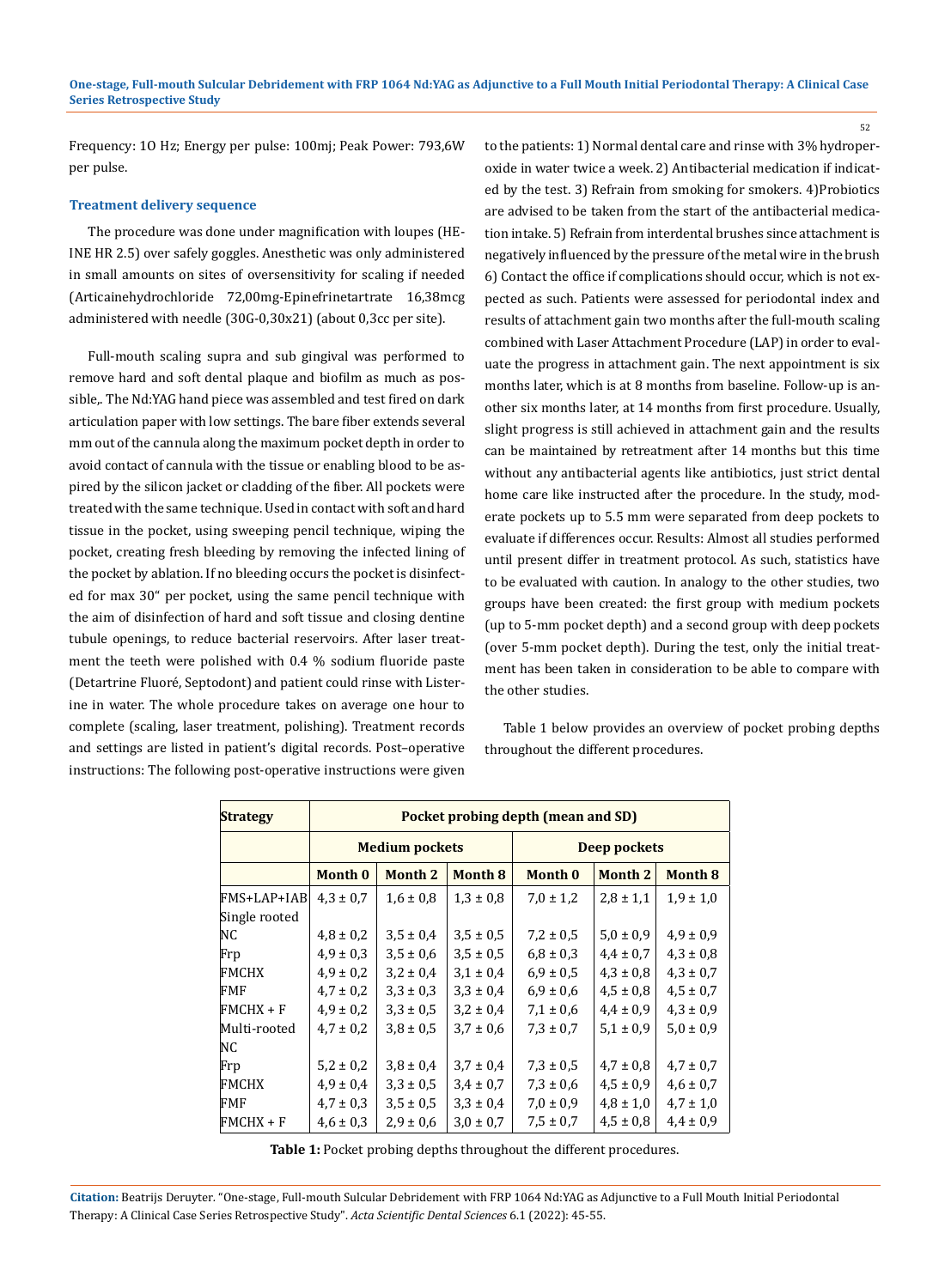#### **One-stage, Full-mouth Sulcular Debridement with FRP 1064 Nd:YAG as Adjunctive to a Full Mouth Initial Periodontal Therapy: A Clinical Case Series Retrospective Study**



**Figure 1:** Evolution of pocket depth -FMS+LAP+IAB over time.

The graph (Figure 1) shows the pocket depth reduction for the two groups over time lapses similar to those suggested by other studies on traditional quadrant treatment and one-stage, fullmouth procedures, with or without an additional disinfectant.



**Figure 2:** Evolution of pocket depth: medium pockets.

The next graph (Figure 2) shows the pocket depth reduction over time in comparison to the other studies of traditional quadrant treatment and one-stage, full-mouth procedures for medium pocket depth.



**Figure 3:** Evolution of pocket depth: deep pockets.

Finally, figure 3 shows the pocket depth reduction over time for deep pockets in comparison to other studies on deep pockets.

T**-**tests were performed to compare the baseline with the results after 2 months, after 8 months and after 14 months. For all time intervals, pocket depth reduction is found to be significant (p < .05). Table 2 provides an overview of the results of the statistical tests.

| <b>Comparison</b><br>baseline-2 months | <b>Comparison</b>                                                                      | <b>Comparison</b><br>baseline-8 months baseline-14 months |
|----------------------------------------|----------------------------------------------------------------------------------------|-----------------------------------------------------------|
| Mean baseline: 5.07                    | Mean baseline: 5.07<br>Mean 2 months: 1.92 Mean 8 months: 1.47                         | Mean baseline: 5.09<br>Mean 14 months:<br>1.32            |
| 25.14<br>$p = 6,88E-83$                | Two-sample T (377): Two-sample T (346): Two-sample T (314):<br>30.01<br>$p = 1,26E-98$ | 31.31<br>$p = 6,71E-99$                                   |

**Table 2:** T-test results: pocket depth evolution over time.

Results show a statistically significant difference between baseline values and assessment over time. Furthermore, there is a significant difference with other strategies of periodontal management. Of course our sample is more heterogeneous than those of the other studies as the standard deviation is larger from the beginning and remains so. It is questionable, though, whether this has an impact on the results. Finally, it must be said that even without any further or additional treatment during the time of assessment, pocket depths continue to reduce.

# **Summary of the Finding, Questions and Leads for Further Research**

Pocket depth reduction in this study is significant. Lack of losing teeth could be investigated but is not relevant in this study, since the other studies did not take that parameter into account.. The results of this small-scale study are compared to the best possible results achieved by one-stage full mouth procedures by the Leuven group. Although the protocol is different from the Leuven group, and thus caution has to be taken to compare statistics, results are consistently repeatable (30 years), and this 'proof of principle' is the main point of the author. In search of a cost-effective procedure for periodontal management, this protocol is certainly worthwhile to be investigated more closely, even better on multicenter level.

Reattachment of the periodontal ligament and regeneration of hard and soft tissue by stimulation with laser of stem cells in the blood cloth and on the cementum are comparable to the use of PRF and Enamel Matrix Protein ( EMP) and combination of the techniques could open even more treatment options [33-35]. Stimulation of fibroblasts and blood supply by bio-modulation effects of lasers are also important for stimulation of regeneration. These

**Citation:** Beatrijs Deruyter*.* "One-stage, Full-mouth Sulcular Debridement with FRP 1064 Nd:YAG as Adjunctive to a Full Mouth Initial Periodontal Therapy: A Clinical Case Series Retrospective Study". *Acta Scientific Dental Sciences* 6.1 (2022): 45-55.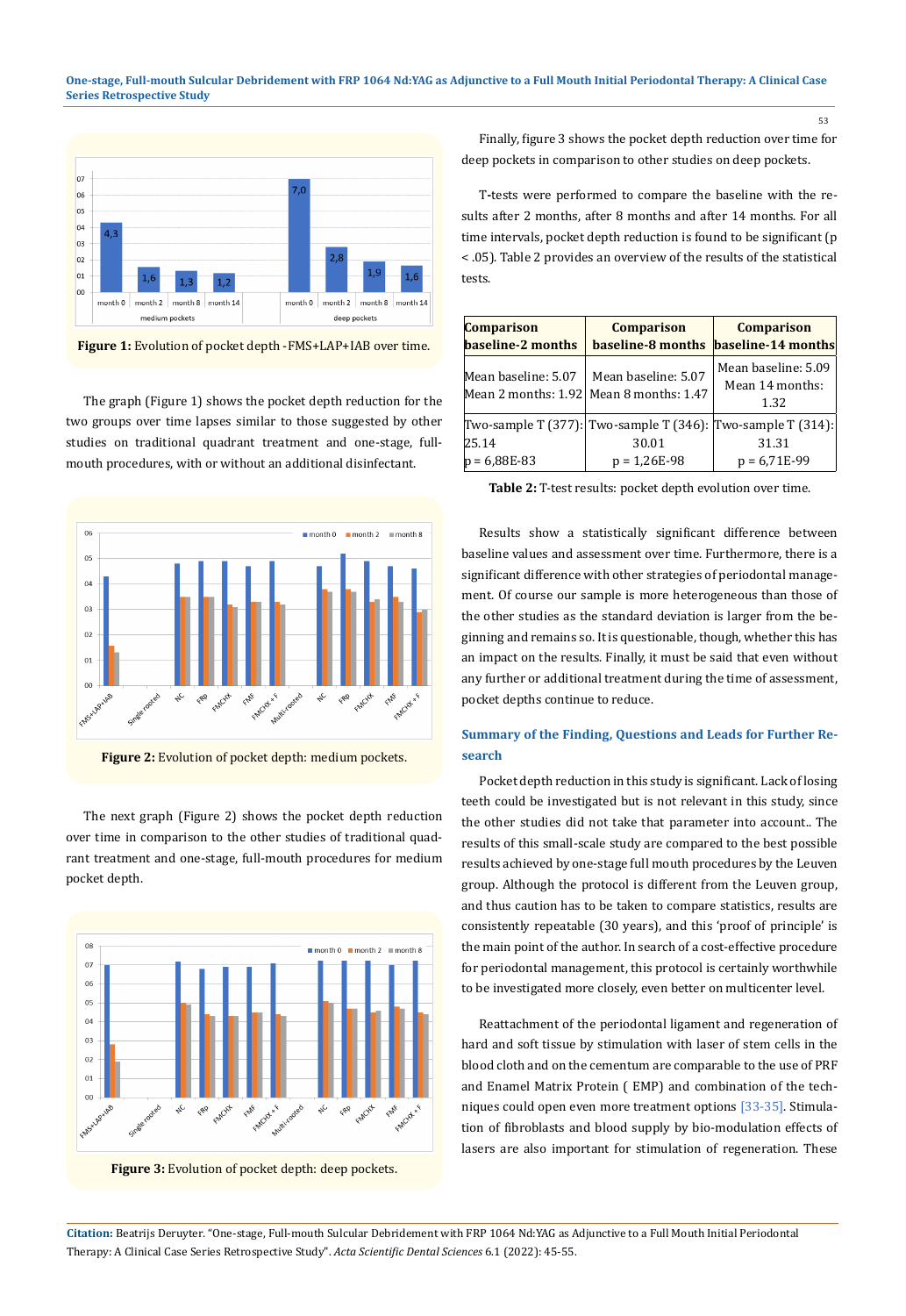phenomena have been studied in the early eighties, but should be re-examined in the scope of present state-of-the-art knowledge of biomedicine (genomic and proteomic).

The production of Heat Shock Proteins, necessary to refold the protein structures, the change in redox potential, and production of the protein transcription factors helps in repair and regeneration of damaged cells by any kind of trauma, whether by inflammatory processes, physical and chemical trauma or heat, deserves closer investigation in view of the appropriate laser use in any kind of surgical or non-surgical procedure. Periodontal balance, depending on the correct balance in redox potential could best be managed before implant surgery and contributes to the prevention of peri-implantitis [36]. Most questions might be investigated and discussed with the Biomedical and Bacteriological department. Viral assessment is not taken into account in this study although it should be taken in consideration in future investigations since studies about the influence of Herpes Simplex, Epstein Bar and lately (+)ssRNA viruses on periodontal destruction have concluded that damage is more prominent when certain viruses are present [37]. To my knowledge, with the exception of Dr Maratelli's large scale study from 2015, no one-stage, full-mouth strategy in combination of FRP Nd:YAG has been included in other studies involving laser. Split mouth studies are not reliable because of the abscopal response of laser irradiation. Better knowledge about different laser characteristics is required to compare studies.

### **Disclosure**

No funding has been involved in this study.

### **Bibliography**

- 1. Botelho J., *et al.* ["Economic burden of periodontitis in the](https://pubmed.ncbi.nlm.nih.gov/34053082/) [United States and Europe - an updated estimation".](https://pubmed.ncbi.nlm.nih.gov/34053082/) *Journal of [Periodontology](https://pubmed.ncbi.nlm.nih.gov/34053082/)* (2021).
- 2. Fischer RG., *et al.* ["Periodontal disease and its impact on gen](https://pubmed.ncbi.nlm.nih.gov/32294679/)[eral health in Latin America. Section V: Treatment of periodon](https://pubmed.ncbi.nlm.nih.gov/32294679/)titis". *[Brazilian Oral Research](https://pubmed.ncbi.nlm.nih.gov/32294679/)* 34.11 (2020): e026.
- 3. [Chapple IL. "Periodontal diagnosis and treatment--where does](https://pubmed.ncbi.nlm.nih.gov/19878466/) the future lie?" *[Periodontology](https://pubmed.ncbi.nlm.nih.gov/19878466/)* 51 (2009): 9-24.
- 4. De Soete M., *et al.* ["One-stage full-mouth disinfection. Long](https://pubmed.ncbi.nlm.nih.gov/11327066/)[term microbiological results analyzed by checkerboard DNA-](https://pubmed.ncbi.nlm.nih.gov/11327066/)DNA hybridization". *[Journal of Periodontology](https://pubmed.ncbi.nlm.nih.gov/11327066/)* 72.3 (2001): [374-382.](https://pubmed.ncbi.nlm.nih.gov/11327066/)
- 5. Teughels W., *et al.* ["One-stage, full-mouth disinfection: fiction](https://pubmed.ncbi.nlm.nih.gov/19388952/)  or reality?" *[Periodontology](https://pubmed.ncbi.nlm.nih.gov/19388952/)* 50 (2009): 39-51.
- 6. Kinoshita M., *et al.* ["Immune Mechanisms Underlying Suscep](https://pubmed.ncbi.nlm.nih.gov/31269748/)[tibility to Endotoxin Shock in Aged Hosts: Implication in Age-](https://pubmed.ncbi.nlm.nih.gov/31269748/)[Augmented Generalized Shwartzman Reaction".](https://pubmed.ncbi.nlm.nih.gov/31269748/) *International [Journal of Molecular Sciences](https://pubmed.ncbi.nlm.nih.gov/31269748/)* 20.13 (2019).
- 7. Pawlowski AP., *et al.* ["Clinical effects of scaling and root plan](https://pubmed.ncbi.nlm.nih.gov/15642054/)ing on untreated teeth". *[Journal of Clinical Periodontology](https://pubmed.ncbi.nlm.nih.gov/15642054/)* 32.1 [\(2005\): 21-28.](https://pubmed.ncbi.nlm.nih.gov/15642054/)
- 8. Mongardini C., *et al.* ["One stage full- versus partial-mouth](https://pubmed.ncbi.nlm.nih.gov/10397519/)  [disinfection in the treatment of chronic adult or generalized](https://pubmed.ncbi.nlm.nih.gov/10397519/)  [early-onset periodontitis. I. Long-term clinical observations".](https://pubmed.ncbi.nlm.nih.gov/10397519/)  *[Journal of Periodontology](https://pubmed.ncbi.nlm.nih.gov/10397519/)* 70.6 (1999): 632-645.
- 9. Koshy G., *et al.* ["Effects of single-visit full-mouth ultrasonic](https://pubmed.ncbi.nlm.nih.gov/15966880/)  [debridement versus quadrant-wise ultrasonic debridement".](https://pubmed.ncbi.nlm.nih.gov/15966880/)  *[Journal of Clinical Periodontology](https://pubmed.ncbi.nlm.nih.gov/15966880/)* 32.7 (2015): 734-743.
- 10. [Lamster IB and Pagan M. "Periodontal disease and the meta](https://pubmed.ncbi.nlm.nih.gov/27861820/)bolic syndrome". *[International Dental Journal](https://pubmed.ncbi.nlm.nih.gov/27861820/)* 67 (2017): 67- [77.](https://pubmed.ncbi.nlm.nih.gov/27861820/)
- 11. Chiewchalermsri C., *et al.* ["Chlorhexidine Allergy: Current](https://www.ncbi.nlm.nih.gov/pmc/articles/PMC7069565/)  [Challenges and Future Prospects".](https://www.ncbi.nlm.nih.gov/pmc/articles/PMC7069565/) *Journal of Asthma and Allergy* [13 \(2020\): 127-133.](https://www.ncbi.nlm.nih.gov/pmc/articles/PMC7069565/)
- 12. [Bosshardt DD and Lang NP. "The junctional epithelium: from](https://pubmed.ncbi.nlm.nih.gov/15615869/)  health to disease". *[Journal of Dental Research](https://pubmed.ncbi.nlm.nih.gov/15615869/)* 84.1 (2005): [9-20.](https://pubmed.ncbi.nlm.nih.gov/15615869/)
- 13. West NX., *et al.* ["Dentin hypersensitivity: pain mechanisms and](https://www.ncbi.nlm.nih.gov/pmc/articles/PMC3585766/)  [aetiology of exposed cervical dentin".](https://www.ncbi.nlm.nih.gov/pmc/articles/PMC3585766/) *Clinical Oral Investigation* [17.1 \(2013\): S9-19.](https://www.ncbi.nlm.nih.gov/pmc/articles/PMC3585766/)
- 14. Bozbay E., *et al.* ["Preservation of root cementum: a compara](https://pubmed.ncbi.nlm.nih.gov/27860247/)[tive evaluation of power-driven versus hand instruments".](https://pubmed.ncbi.nlm.nih.gov/27860247/) *[International Journal of Dental Hygiene](https://pubmed.ncbi.nlm.nih.gov/27860247/)* 16.2 (2018): 202-209.
- 15. Farmakis ET., *et al.* ["The influence of different power settings](https://pubmed.ncbi.nlm.nih.gov/23240877/)  [of Nd:YAG laser irradiation, bioglass and combination to the](https://pubmed.ncbi.nlm.nih.gov/23240877/)  occlusion of dentinal tubules". *[Photomedicine, and Laser Sur](https://pubmed.ncbi.nlm.nih.gov/23240877/)gery* [31.2 \(2013\): 54-58.](https://pubmed.ncbi.nlm.nih.gov/23240877/)
- 16. [Bornstein ES. "Why wavelength and delivery systems are the](https://pubmed.ncbi.nlm.nih.gov/18624131/)  [most important factors in using a dental hard-tissue laser: a](https://pubmed.ncbi.nlm.nih.gov/18624131/)  [literature review". Compendium of Continuing Education in](https://pubmed.ncbi.nlm.nih.gov/18624131/)  [Dentistry 24.11 \(2003\): 837-8, 41, 43 passim; quiz 48.](https://pubmed.ncbi.nlm.nih.gov/18624131/)

**Citation:** Beatrijs Deruyter*.* "One-stage, Full-mouth Sulcular Debridement with FRP 1064 Nd:YAG as Adjunctive to a Full Mouth Initial Periodontal Therapy: A Clinical Case Series Retrospective Study". *Acta Scientific Dental Sciences* 6.1 (2022): 45-55.